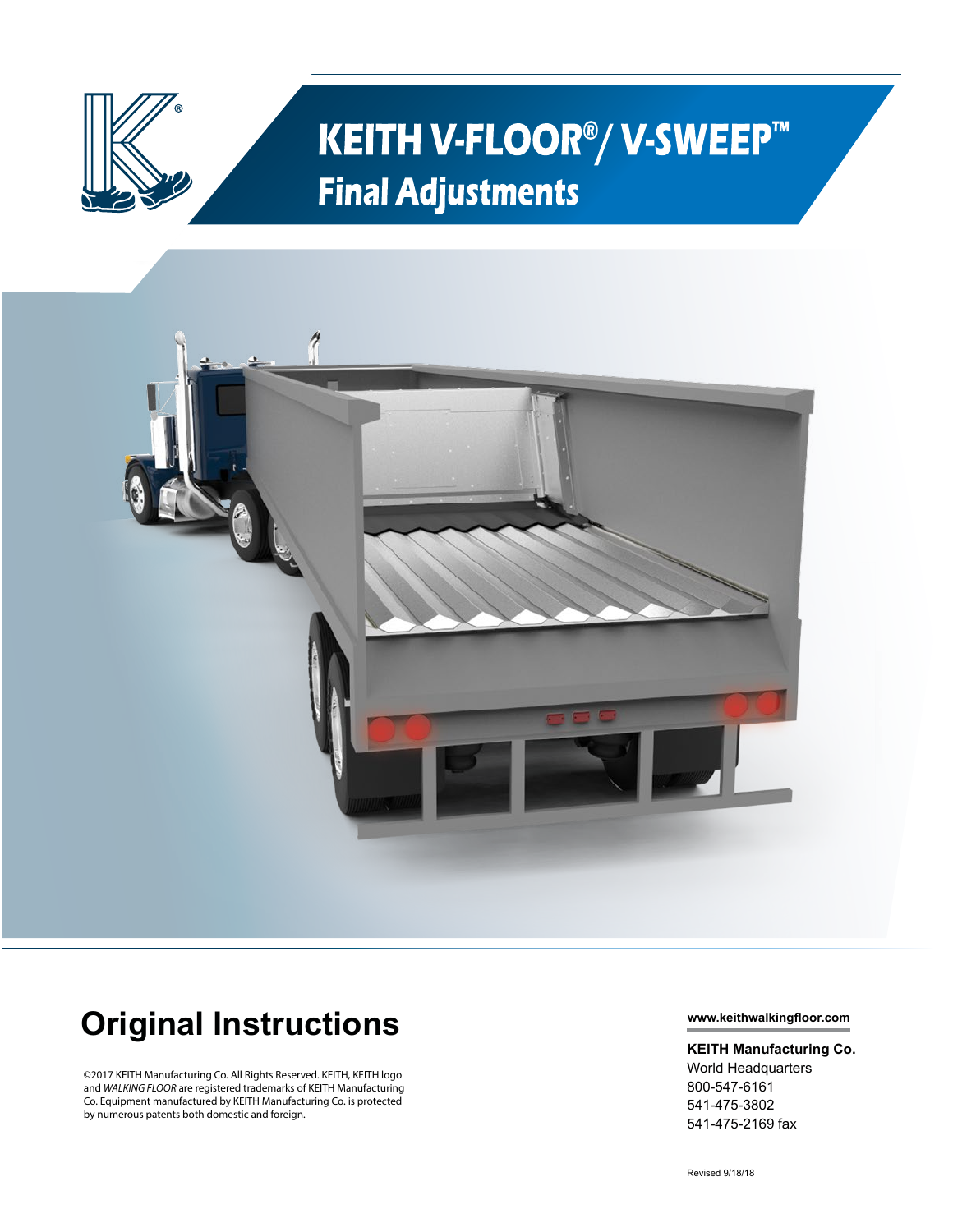**Final Adjustments**

Following are several very important steps that need to be taken to ensure trouble-free operation of your V-SWEEP™ headboard assembly.

**Step 1: Check winch operation:** Before attaching winch strap to back of V-SWEEP™ headboard assembly, make sure that the winch is operating in the low pressure mode when floor is in 'load mode'. This feature prevents the headboard from running over the strap and damaging it when floor is reversed, but does not exert enough force to move headboard. To check this, switch the floor to the 'load mode' and start the floor. You can stop the winch from turning by pulling on the strap by hand. If the winch is in the high pressure mode, you will not be able to stop the winch from turning!

**Step 2: (Figure 2.1) Place headboard:** Place fully assembled headboard in the rear of trailer. Attach strap to V-SWEEP™ headboard assembly as shown.

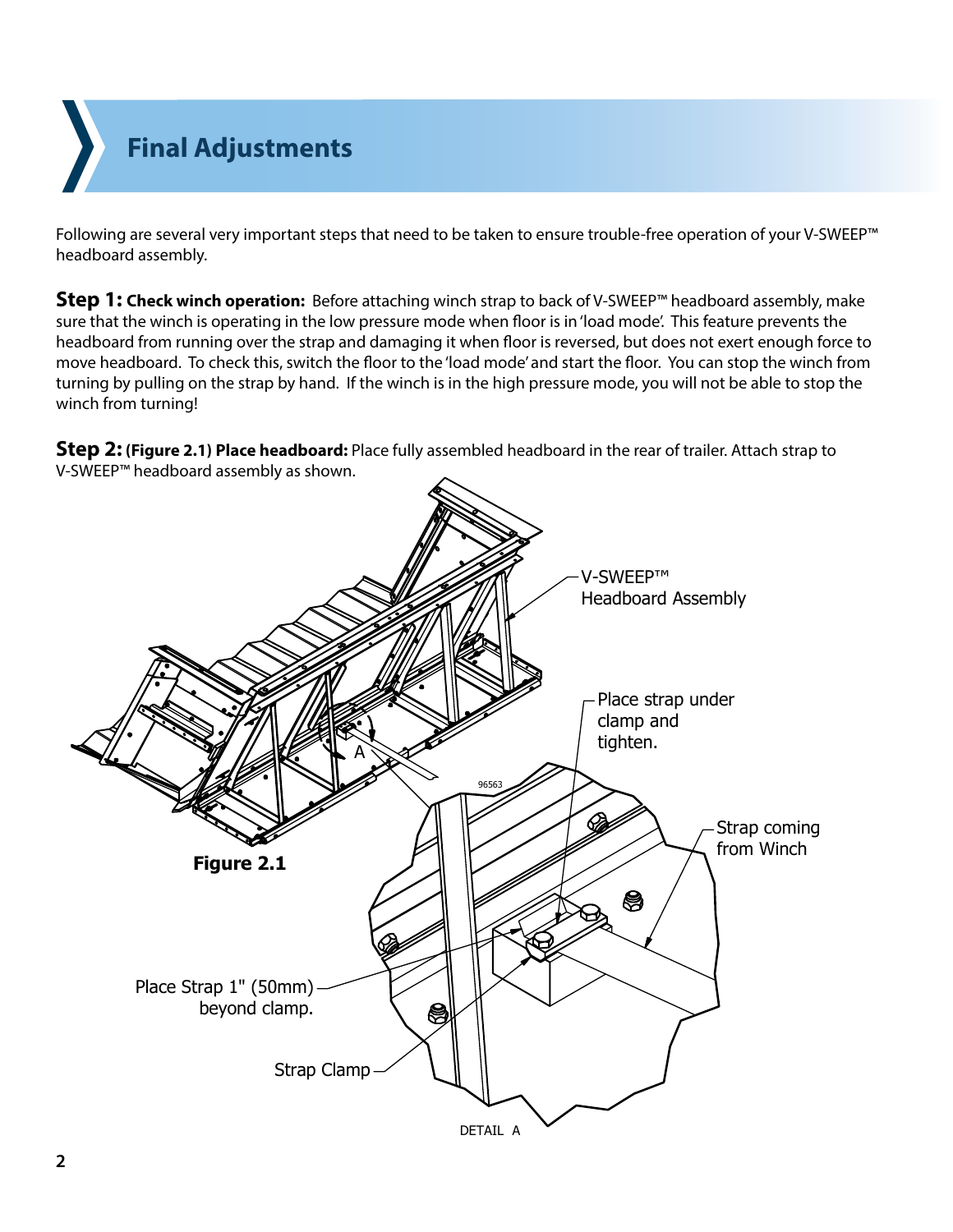**Step 3: (Figure 3.1) Adjust wall guide:** Move headboard to the narrowest part of the trailer body, then Center and Square V-SWEEP™ headboard assembly. Adjust wall guides so there is 1/8" (3mm) clearance on both sides. Make sure that there are no welds, bolts, etc. that will be hit by the wall guides as the V-SWEEP™ headboard assembly moves from the front of the trailer to the rear.

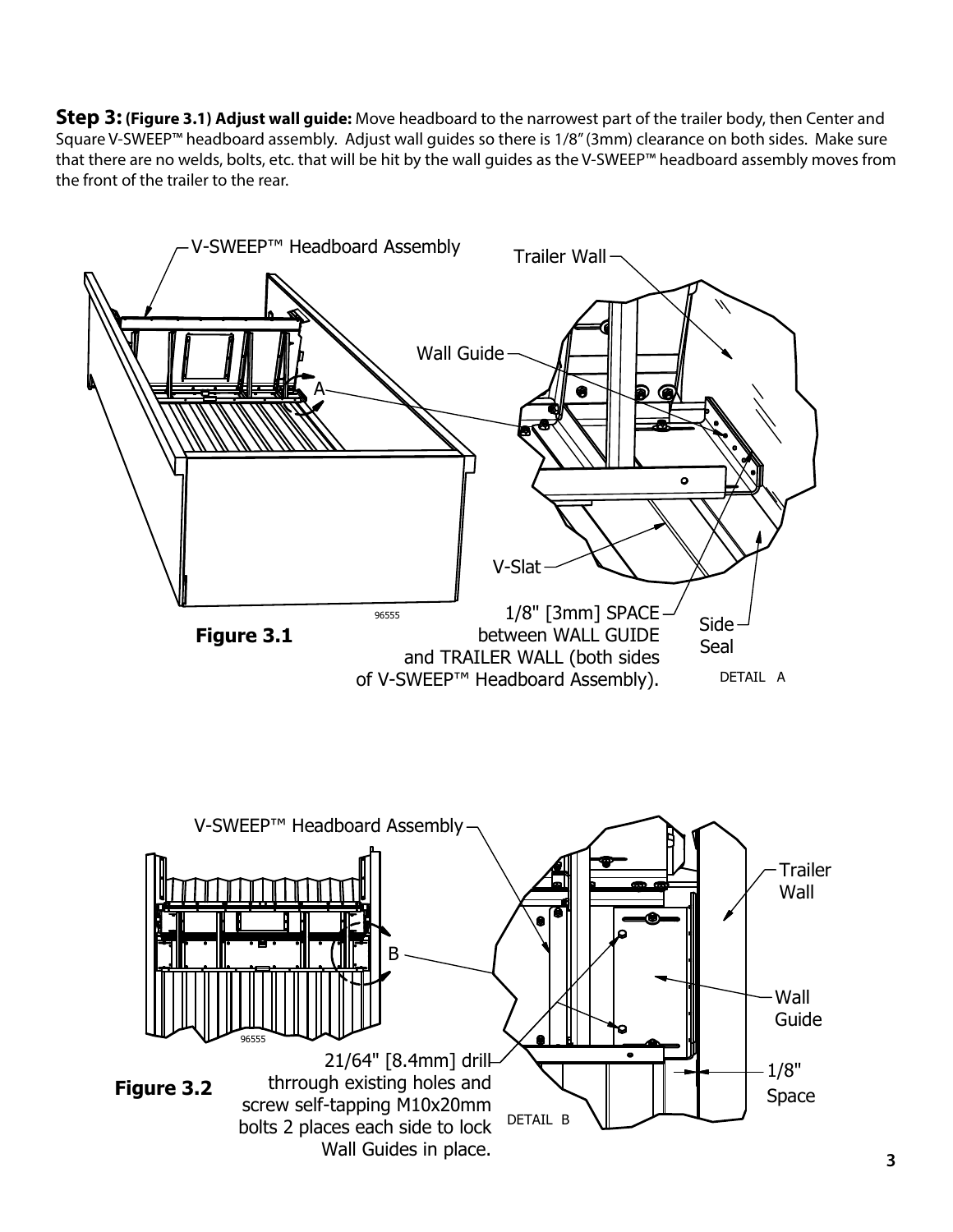**Step 4: (Figure 4.1) Fitting Outside Slat Wiper:** Measure from outside mounting hole on slope plate to trailer wall. Transfer dimension to slat wiper and cut the Outside Slat Wipers to fit. Attach the outside slat wiper to slope plate. Make sure that Outside Slat Wiper makes contact with Slat and Side Seal.

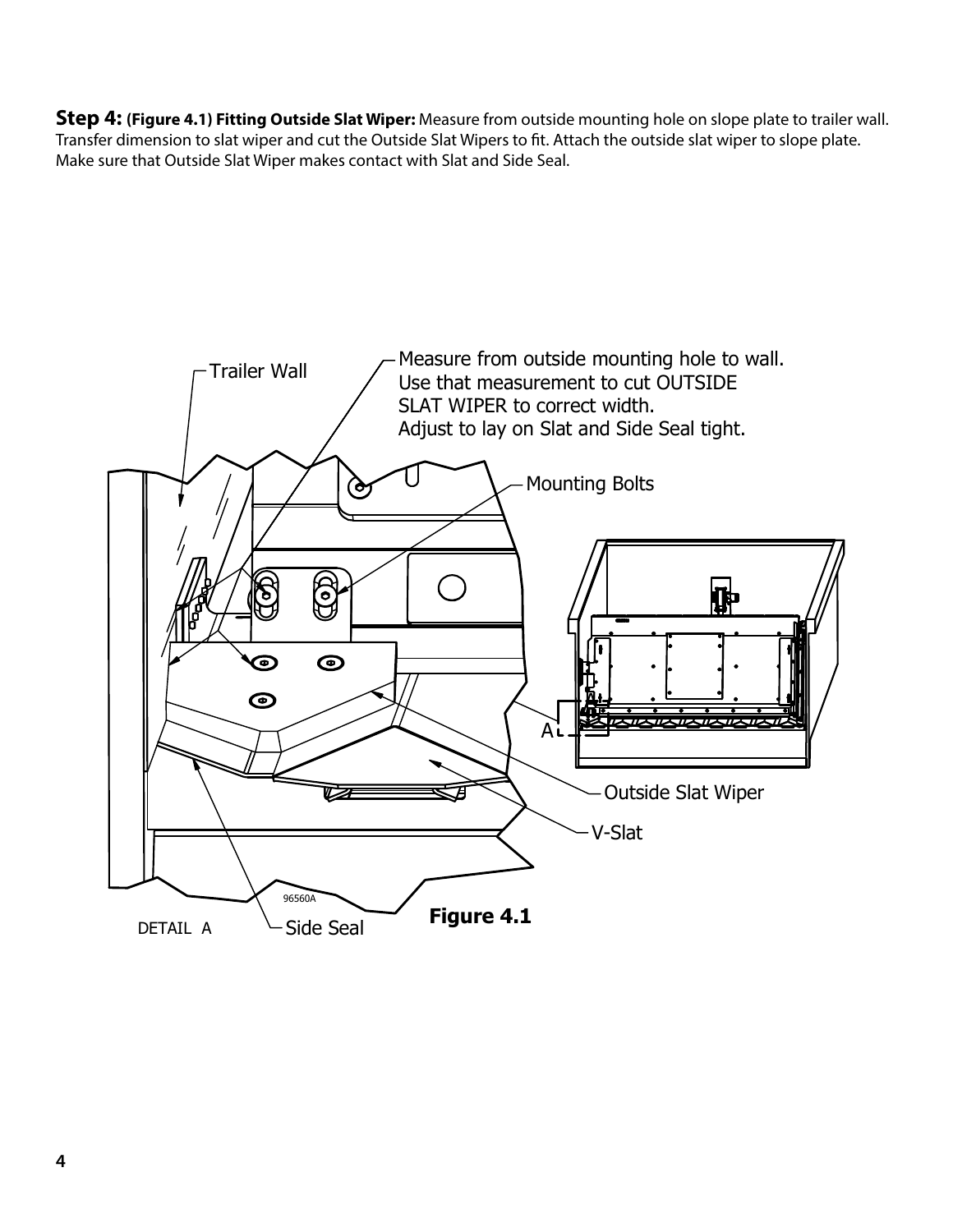**Step 5: (Figure 5.1) Headboard wing adjustment:** Adjust headboard wings to proper height and width. First check that the wall wiper rubber has the correct orientation; the ply in the rubber should be visible when the wipers are laid against the trailer wall. Adjust the height of the wing so that the bottom edge of the Rubber Wall Wiper (nearest floor side seal) does not rest on the 20 degree angle of the floor Side Seal. If it does, adjust the wings upward until the Rubber Wall Wiper no longer is in contact with the 20 degree angle of the side seal. **(Figure 5.2)** While holding the wing at the proper height, adjust the wing outward until the UHMW Headboard Stop is 3/8" (10mm) from each wall. Make sure that both wings are parallel to the trailer walls from top to bottom.

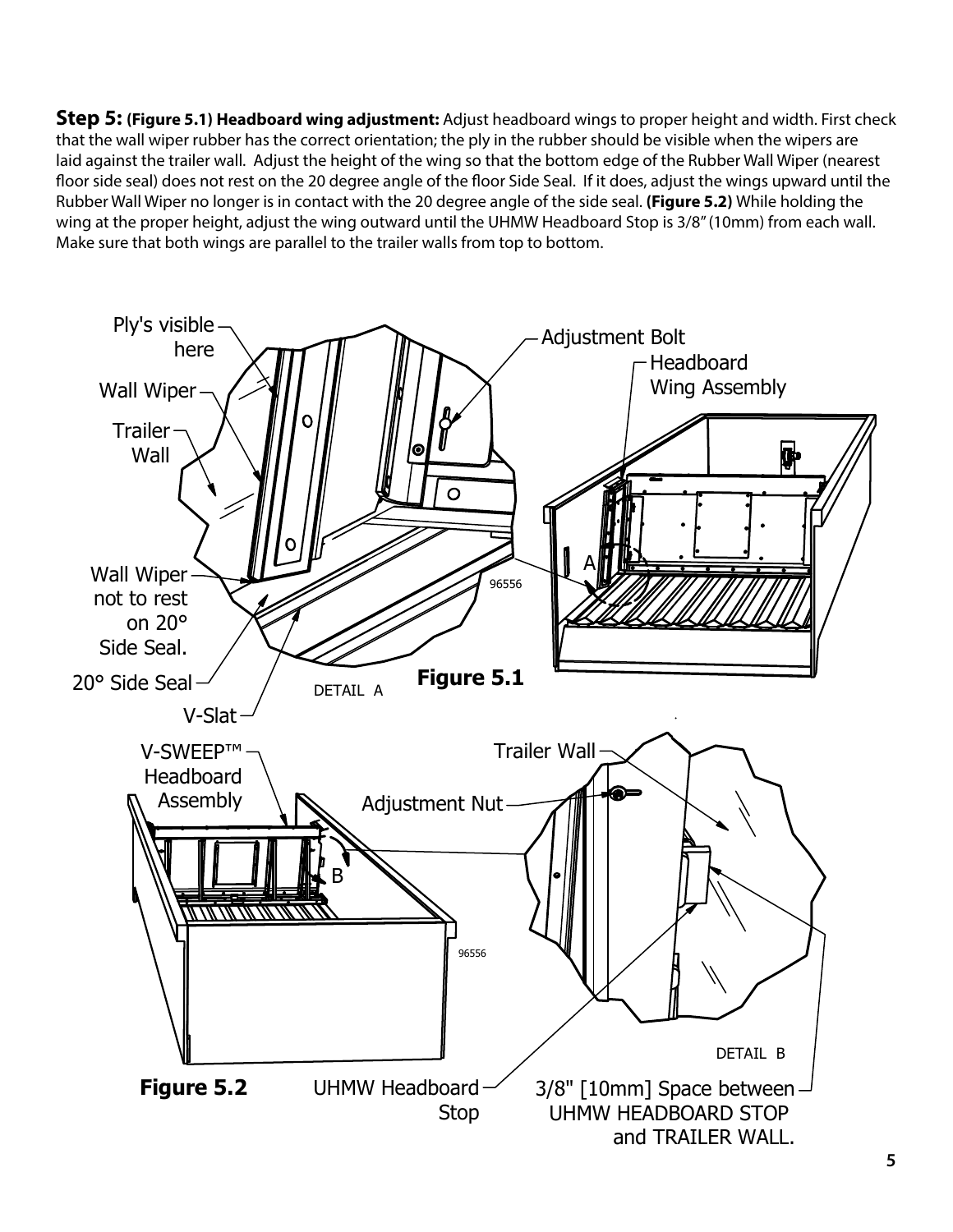**Step 6: (Figure 6.1) Position the headboard:** Cycle floor slats to front of trailer and stop floor. Position V-SWEEP™ headboard assembly at discharge end of floor slats. UHMW skid plate on V-SWEEP™ headboard assembly should not extend over angled end of floor slats. **(Figure 6.2)** With V-SWEEP™ headboard assembly in this position, fold wings toward center of trailer and place wall wedge stop on trailer wall touching the UHMW headboard stop on the V-SWEEP™ headboard assembly. Tack the wall wedge stop to trailer wall in this position. Repeat on opposite side of trailer. Retract headboard out of the way and weld both wedge stops 100% to walls. Grind welds. If these welds are not ground smooth, they will quickly wear out the rubber wall wipers. If the wall wedge stops are not in the correct position, the headboard assembly stops will not come in contact with them and the V-SWEEP™ headboard assembly could fall out of the back of the trailer!!

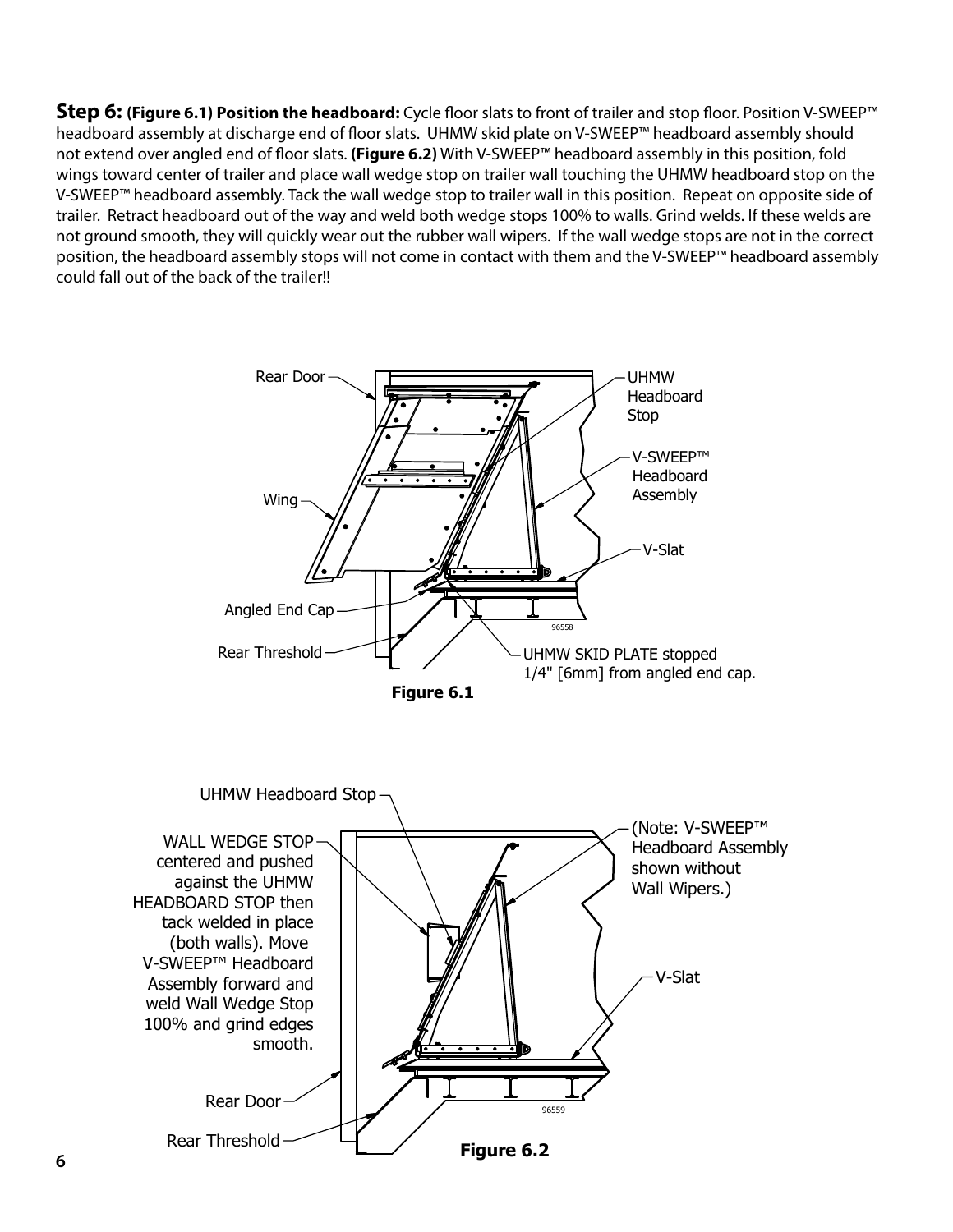**Step 7: (Figure 7.1) Tarp Adjustment:** Spread floor tarp out evenly across trailer floor and up both walls. Starting in the middle of the trailer, place a weight on the floor tarp in the center floor trough ("V"). Place weights in each "V", continuing from the center of the tarp out in both directions to the outside trough on both sides. This will form the tarp to the floor shape. With weights still in the "V" troughs, cut floor tarp 2" [50mm] above where the 20 degree side seal angle meets the trailer wall. Cut from the rubber wall wiper to the rear of the floor tarp. When finished, floor tarp will extend 2" [50mm] up the vertical wall on both sides of the trailer. Next, cut exposed tarp vertically 1" [25mm] behind the edge of wall wiper. **Do not cut the remaining tarp material behind the wings!!** Remove weights and floor tarp is ready for use.